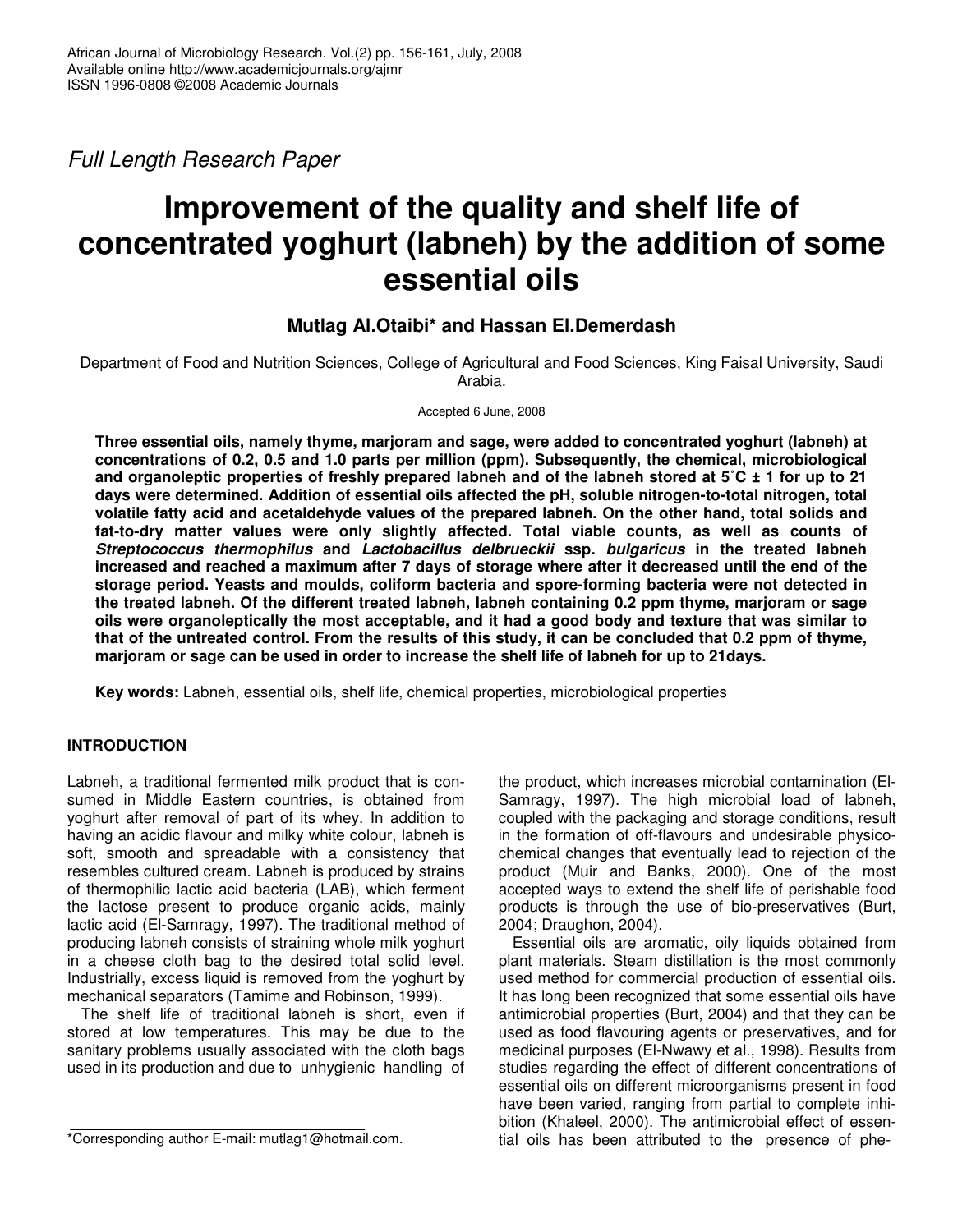nols and polypeptides (Farag et al., 1989; Gould, 1996; Ismail et al., 2006). Most essential oils have been classified as GRAS (general recognize as safe) and the antimicrobial activity of essential oils and spices are considered to result in extending the shelf life of a wide variety of foods (Burt, 2004). Although there have been few reports regarding the antimicrobial activity of spices on the viability of LAB, most of them suggest that LAB are relatively resistant to the inhibitory effect of spices and essential oils. Moreover, the viability of LAB increased at adjusted concentrations of essential oils (Zaika et al., 1983; El-Nawawy et al., 1998; Ismail et al., 2006).

This study aimed to evaluate the effect of three essenial oils, that is, thyme (*Thymus vuligaris*), marjoram (*Majorana hortensis*) and sage (*Salvia officinalis*), at different concentrations, on the shelf life of labneh and the viability of the starter culture. The effect of these addiives on the chemical, microbiological and organoleptic properties of the resultant labneh was also investigated.

## **MATERIALS AND METHODS**

#### **Materials**

Fresh cow's milk, used in the manufacture of labneh, was obtained from the local market in El Hasa, KSA. The bacterial strains *Lactobacillus delbrueckii* ssp. *bulgaricus* 920630 and *Streptococcus thermophilus* HM1, used as starter cultures in the production of labneh, were obtained from the BAFEL Laboratory, Kiel, Germany. The essential oils used in this study, i.e. thyme, marjoram and sage, were obtained from Mebaco Arabic Co., stored at  $8^{\circ}$ C  $\pm$  1 and appropriate dilutions were prepared on the day of their use.

#### **Manufacture of labneh**

Labneh was manufactured according to Robinson and Tamime (1994). Fresh cow's milk (3% fat) was heated at  $90^{\circ}$ C for 20 min, cooled to 45°C and then inoculated with 2% of the yoghurt starter culture (*S. thermophilus + L. bulgaricus*). The milk was agitated, dispensed in glass containers and incubated at  $40^{\circ}$ C for 3 h until it was completely coagulated. The resultant coagulant was mixed thoroughly with 0.5% NaCl and 0.001% Tween-80 after which the essential oils (thyme, marjoram and sage) were added at concentrations of 0.2, 0.5 and 1.0 ppm, respectively. The mixtures were then put into cheese cloth bags, which were hung in the refrigerator room at  $5 \pm 1^{\circ}$ C for 18 h, to allow drainage of the whey. The fresh labneh from each essential oils-type were poured into small plastic containers and stored for 21 days at  $5 \pm 1^{\circ}$ C. Samples were taken for analysis either fresh (day 0) or during the storage period (days 7, 14 and 21).

#### **Chemical analyses**

The methodology reported by Ling (1963) was used to determine the total solid content, the fat content and titratable acidity of the different labneh samples. In addition, the soluble nitrogen (SN) and non-protein nitrogen (NPN) contents were determined by the microkjeldhl method according to Ling (1963). Moreover, acetaldehyde and total volatile fatty acids (TVFA) in the different labneh samples were determined as described by Kosikowski (1982) and Ostoewx et al. (1958), respectively.

#### **Microbiological analyses**

A 1-g sample of labneh was diluted in 9 ml of Ringer solution (Oxoid), yielding a 10<sup>-1</sup> dilution. Serial dilutions were subsequently prepared and viable numbers were enumerated using the pour plate technique. Total viable counts (TVC) were determined according to Klose (1968), while *S. thermophilus* was enumerated on M17 selective agar medium as described by Krusch *et al*. (1987) and *L. delbrueckii* ssp. *bulgaricus* was enumerated on MRS agar medium as described by Gruev (1982). The agar plates were incubated at 42°C for 48 h. Mould and yeast counts were deter-mined according to Harrigan and McConce (1966), while coliform bacteria were enumerated using the method described by the American Public Health Association (1978). Spore-forming bacteria were enumerated by first placing tubes of the appropriate dilutions in a water bath at 80°C for 15 min, after which they were removed and cooled to room temperature. Aerobic spore-forming bacteria were enumerated on Nutrient agar medium (Difco) and the agar plates were incubated at 30°C for 72 h. Anaerobic spore-forming bacteria were enumerated on RCM agar medium (Merck) and the agar plates were incubated in an anaerobic jar with anaerobic kits (Oxoid) at 30°C for 72 h. The colony forming units (cfu) were converted to  $log_{10}$  and the results are reported as the average from three replicates.

#### **Organoleptic properties**

Samples of labneh were organoleptically scored for flavour (50 points), body and texture (40 points), and appearance (10 points) according to score card suggested by Keating and Randwhite (1990).

#### **Statistical analysis**

All experiments were replicated and sub-sampled at least once. Results were analyzed using the general linear model (GLM) procedure of the SAS System (SAS, 1996). The level of signifycance was preset at  $P \leq 0.05$ .

# **RESULTS AND DISCUSSION**

# **Chemical properties**

Table 1 shows the changes during storage in the total solids (TS) content and fat-to-dry matter (F/DM) of labneh made with several types of essential oils. The TS content increased slightly in all treatments as the storage period increased. Fresh sage labneh had the highest TS content (1.0 ppm; 23.74%), followed by marjoram labneh (1.0 ppm; 23.61%). The lowest TS was obtained for thyme labneh (0.2 ppm; 23.11%), which is comparable to that of the untreated control labneh (22.95%). A similar trend was obtained throughout the rest of storage period (7, 14 and 21 days). No significant differences ( $P \le 0.05$ ) were observed in the TS and F/DM of the different labneh, either when fresh or during the storage period. During storage, both TS and F/DM increased and could be ascribed to moisture loss. Similarly, Ismail *et al*. (2006) also reported that there were no observable differences in TS and F/DM of labneh produced by addition of six different essential oils. The data is also similar those of Tamime (1978a 1978b), Tamime and Robinson (1985)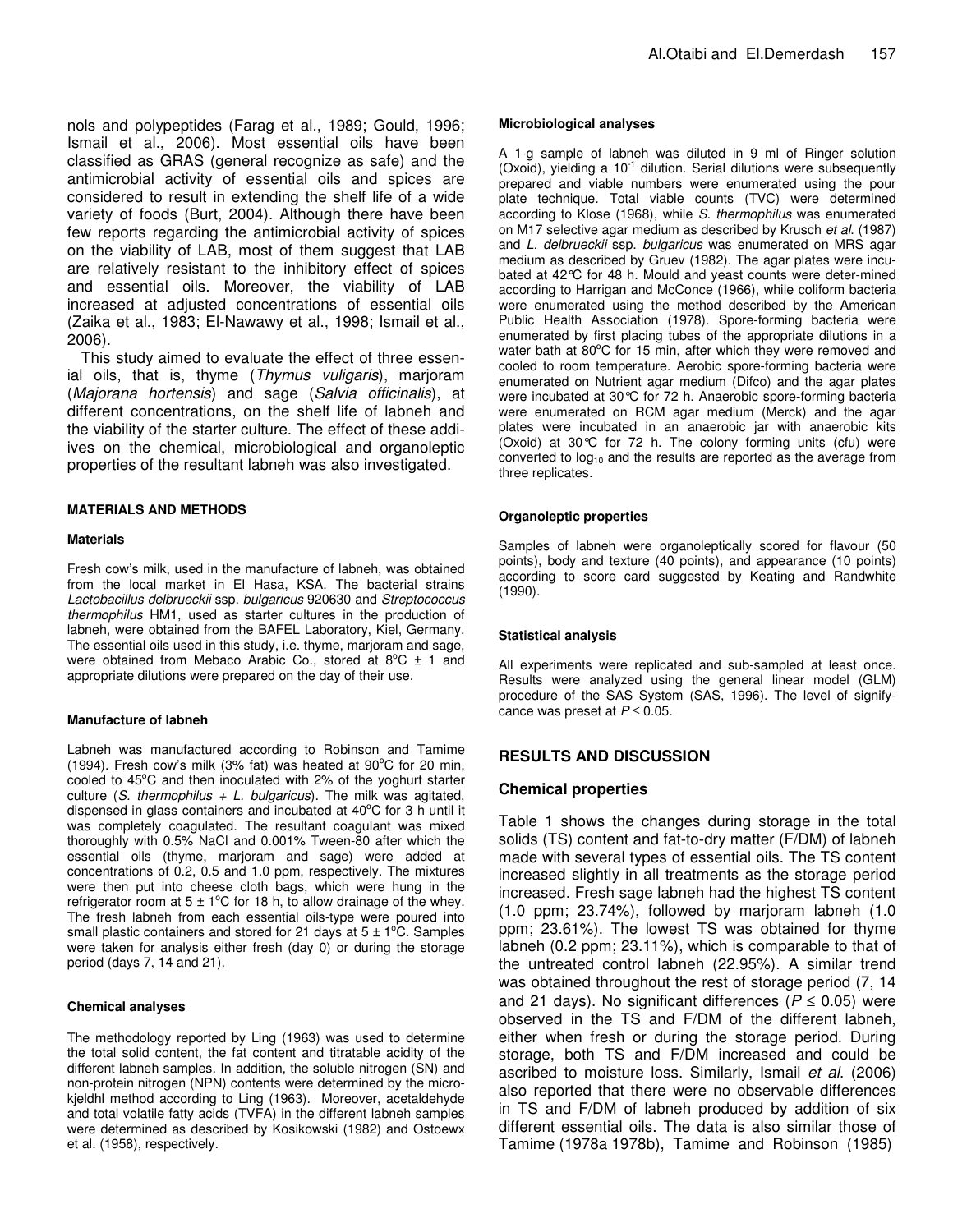| <b>Property</b> | <b>Storage</b> |                    | <b>Essential oil additions</b> |         |                 |                 |                 |                  |         |                  |                 |
|-----------------|----------------|--------------------|--------------------------------|---------|-----------------|-----------------|-----------------|------------------|---------|------------------|-----------------|
|                 | period         |                    | <b>Thyme</b>                   |         | Marjoram        |                 |                 | Sage             |         |                  |                 |
|                 | (days)         | Control            | 0.2                            | 0.5     | 1.0             | 0.2             | 0.5             | 1.0              | 0.2     | 0.5              | 1.0             |
| Total Solids %  | 0              | 22.95i             | 23.11h                         | 23.19h  | 23.40f          | 23.44e          | 23.50e          | 23.61c           | 23.34g  | 23.68b           | 23.74a          |
|                 | 7              | 23.01b             | 23.19b                         | 23.33b  | 23.48b          | 23.51b          | 23.58b          | 23.66ab          | 23.49b  | 23.72ab          | 23.86a          |
|                 | 14             | 23.19b             | 23.29b                         | 23.41b  | 23.54b          | 23.63b          | 23.64b          | 23.74b           | 23.65b  | 23.79ab          | 23.90a          |
|                 | 21             | 23.31i             | 23.40h                         | 23.47g  | 23.59f          | 23.65e          | 23.70d          | 23.83c           | 23.81c  | 23.88b           | 23.94a          |
| Acidity %       | 0              | 1.50a              | 1.51f                          | 1.50g   | 1.49h           | 1.60a           | 1.51c           | 1.50d            | 1.54d   | 1.52e            | 1.50d           |
|                 | 7              | 1.54a              | 1.59c                          | 1.52d   | 1.49e           | 1.65a           | 1.61b           | 1.56b            | 1.59b   | 1.58b            | 1.54c           |
|                 | 14             | 1.58 <sub>bc</sub> | 1.60d                          | 1.55e   | 1.55e           | 1.73a           | 1.67b           | 1.60d            | 1.69b   | 1.6 <sub>b</sub> | 1.59d           |
|                 | 21             | 1.69a              | 1.80b                          | 1.74f   | 1.59g           | 1.87b           | 1.78f           | 1.62b            | 1.89e   | 1.82d            | 1.60g           |
| F/DM%           | 0              | 32.29d             | 32.56f                         | 32.49g  | 32.61e          | 33.29d          | 33.4c           | 34.07b           | 32.48g  | 33.60c           | 35.21a          |
|                 | 7              | 32.34j             | 32.62i                         | 32.65h  | 32.90f          | 33.84e          | 33.89d          | 34.73b           | 32.96g  | 33.94c           | 36.06a          |
|                 | 14             | 32.40j             | 33.05i                         | 33.21h  | 33.99f          | 34.20e          | 34.63d          | 35.27b           | 33.24g  | 34.76c           | 36.58a          |
|                 | 21             | 32.50j             | 33.88i                         | 33.97h  | 34.11g          | 34.89e          | 35.19d          | 36.10b           | 34.21f  | 35.59c           | 36.99a          |
| SN/TN %         | 0              | 13.98i             | 14.96i                         | 14.39h  | 14.50g          | 15.35f          | 15.34e          | 15.04d           | 14.82c  | 14.97b           | 15.03a          |
|                 | 7              | 14.05i             | 15.38h                         | 15.15e  | 14.58d          | 15.94c          | 15.93a          | 15.06b           | 15.73g  | 15.21f           | 15.12j          |
|                 | 14             | 14.29f             | 16.86d                         | 16.01cd | 14.5a           | 16.94a          | 16.54a          | 15.10cd          | 15.96d  | 15.90d           | 15.19e          |
|                 | 21             | 14.51h             | 16.27ef                        | 16.09ed | 14.51ab         | 17.30a          | 17.04b          | 15.11ed          | 16.37cd | 16.31c           | 15.19g          |
| <b>TVFA</b>     | 0              | 8.53i              | 8.94e                          | 8.77b   | 8.72f           | 8.99a           | 8.61g           | 8.58h            | 8.93e   | 8.64c            | 8.86d           |
|                 | 7              | 8.61i              | 9.24e                          | 9.18a   | 8.75b           | 9.54e           | 9.43c           | 8.62g            | 9.54f   | 9.31d            | 8.90h           |
|                 | 14             | 8.74               | 9.75f                          | 9.43d   | 8.76a           | 10.48c          | 10.30b          | 8.59h            | 10.12g  | 9.90e            | 8.93i           |
|                 | 21             | 9.02h              | 10.35g                         | 10.12f  | 9.86d           | 11.17c          | 11.02a          | 8.60j            | 10.97e  | 10.69i           | 8.89i           |
| Acetaldehyde    | 0              | 17d                | 25c                            | 23a     | 22ab            | 24ab            | 25a             | 18cd             | 18cd    | 20 <sub>c</sub>  | 17d             |
|                 | 7              | 19q                | 25cd                           | 24a     | 23cb            | 28ab            | 27cb            | 22ef             | 22ef    | 24ed             | 20gf            |
|                 | 14             | 22c                | 29a                            | 27a     | 25 <sub>b</sub> | 26 <sub>b</sub> | 27 <sub>b</sub> | 20cd             | 20cd    | 22c              | 19d             |
|                 | 21             | 14cd               | 31a                            | 24a     | 20 <sub>b</sub> | 24a             | 18 <sub>b</sub> | 14 <sub>cd</sub> | 12d     | 18 <sub>b</sub>  | 15 <sub>c</sub> |

Table 1. Effect of some essential oils on selected chemical properties of labneh during storage.

Acetaldehyde values expressed as ml/100g

Titratable acidity expressed as % of lactic acid

F/DM %: Fat /dry matter

SN/TN: Soluble nitrogen / total nitrogen

\*Significantly differed at p<0.05nt

\*The letters (a, b, c, etc.) compared for different properties within a row between treatments at ( $P \le 0.05$ ).

and Mehaia and El Khadragy (1999), who reported that the TS of labneh ranged between 22 - 26%.

The change in total acidity (TA) is a very important factor, since it affects the shelf life and the acceptability of labneh. Based on the results presented in Table 1, it is evident that acidity values of the treated labneh increased significantly with an increase in the storage period. The highest values were obtained with labneh containing 0.2 ppm of the essential oils when fresh and it increased up to the end of storage (day 21), suggesting that the essential oils had a stimulatory effect on the starter culture and total viable count (Dawood, 2002). These results were in agreement with that obtained by Abbas and Osman (1998), who reported that the TA increased gradually during storage period.

The percentage of soluble nitrogen per total nitrogen (SN/TN %) of labneh made with the addition of the essential oils showed a gradual but significant increase in all treatments during the storage period compared to the

untreated control labneh (Table 1). The data also showed that labneh containing 0.2 ppm of marjoram had the highest SN/TN% content (15.35 - 17.30%), followed by labneh containing 0.2 ppm of thyme essential oil (14.96 -16.39%). The lowest SN/TN% was from the untreated control labneh (13.98 - 14.51%) followed by labneh manufactured with 1.0 ppm of either the thyme, marjoram and sage essential oils. Ismail et al. (2006) found the same trend in labneh cheese prepared with essential oils and they attributed it to an increase in LAB activity.

The total volatile fatty acids (TVFA) of labneh made with the respective essential oils are also indicated in Table 1. The highest value of TVFA was recorded for labneh manufactured with 0.2 ppm of marjoram essential oil, whereas the lowest values were recoded with untreated control labneh, followed by labneh manufactured with 1.0 ppm of the essential oils. However, a decrease in TVFA was observed as the concentration of essential oils increased and may be due to the inhibitory effect of these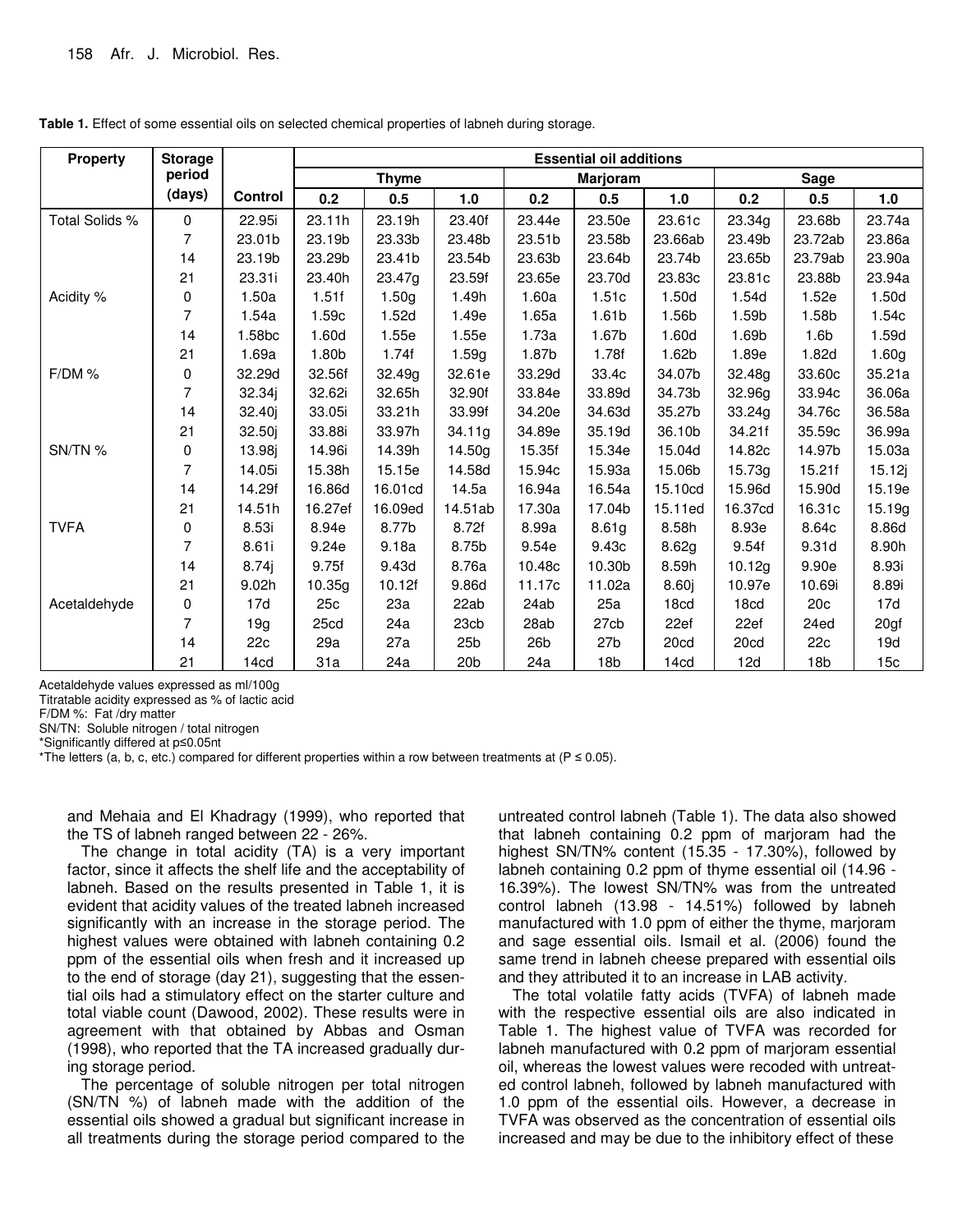

**Figure 1.** Effect of thyme (Th), marjoram (M) and sage (S) essential oils on the (a) total viable bacterial count (TVC), and on the counts of (b) *S. thermophilus* and (c) *L. bulgaricus* of labneh during storage. The count was calculated as (cfu  $\times$  10<sup>6</sup>/g labneh).

essential oils to moulds and lipolytic bacteria, especially at higher concentrations. These results are in agreement with Ragab (2000), who reported that the TVFA contents of labneh were affected by the type of essential oil. Also, it is clear from Table 1 that the acetaldehyde values of all treatments were increased within the first 7 days of the storage period and then decreased up to the end of storage. The highest value was obtained for labneh containing 0.2 ppm of thyme essential l oil, while the lowest

values were obtained for labneh containing 1.0 ppm of the sage essential oil and for the untreated control labneh. This is presumably due to the ability of the LAB to produce acetaldehyde. Soad et al. (1997) reported that the acetaldehyde content of labneh made with plant oils increased and reached a maximum value after 7 days of storage and then decreased to reach a minimum value after 28 days.

# **Bacterial counts**

Labneh prepared by adding three different essential oils at different concentrations to the food product was subjected to microbiological analyses. Analysis of the results obtained for the total bacterial viable counts (TVC) (Fig. 1a), as well as counts for *S. thermophilus* (Figure 1b) and *Lactobacillus delbruckii* ssp. *bulgaricus* (Figure 1c) indicated that in all cases the respective counts increased gradually up to  $7<sup>th</sup>$  day of storage and then decreased thereafter. Whereas labneh made with 0.2 ppm of the essential oils had the highest total viable count, those manufactured with 1.0 ppm of the essential oils had the lowest count (Figure 1a). Regarding enumeration of the starter culture bacteria, the results obtained for *S. thermophilus* indicated that the highest count was obtained for labneh manufactured with 0.2 and 0.5 ppm of thyme oil on the 7<sup>th</sup> day of storage (174 and 166  $\times$  10<sup>6</sup> cfu/g, respectively), while the lowest counts were obtained for labneh made with different concentrations of sage oil (Figure 1b). In the case of *Lactobacillus delbruckii* ssp. *bulgaricus*, the highest count was obtained from labneh manufactured with 0.2 ppm of thyme on the  $7<sup>th</sup>$  day of storage (125  $\times$  10<sup>6</sup> cfu/g), while the lowest count was observed in labneh made with 1.0 ppm of sage after 21 days of storage (7.3  $\times$  10<sup>6</sup> cfu/g) (Figure 1c).

The obtained results suggest that the bacterial populations were not inhibited by low concentrations of the different essential oils. However, increases in the oil concentrations lead to decreases in bacterial counts. It has previously been reported that addition of some essential oils to yoghurt and labneh cheese during its manufacture had a stimulatory effect on LAB by enhancing their growth and acid production (Khaleel, 2000; El-Nawawy et al., 1998). Notably, El-Nawawy et al. (1998) reported that the presence of some herbs, including thyme, in the manufacture of yoghurt increased the counts of *S*. *thermophilus* and *L. bulgaricus* compared to untreated controls during storage.

Notably, coliform bacteria and spore-forming bacteria were not detected in any of the labneh prepared by addition of the respective essential oils (data not shown). This may not be surprising, as Burt (2004) reported that essential oils contain phenolic compounds that are primarily responsible for their antimicrobial properties. Schelz et al. (2006) also reported that both sage and thyme essential oils had an inhibitory effect against *E. coli*. Whereas sage had a minimum inhibitory concentra-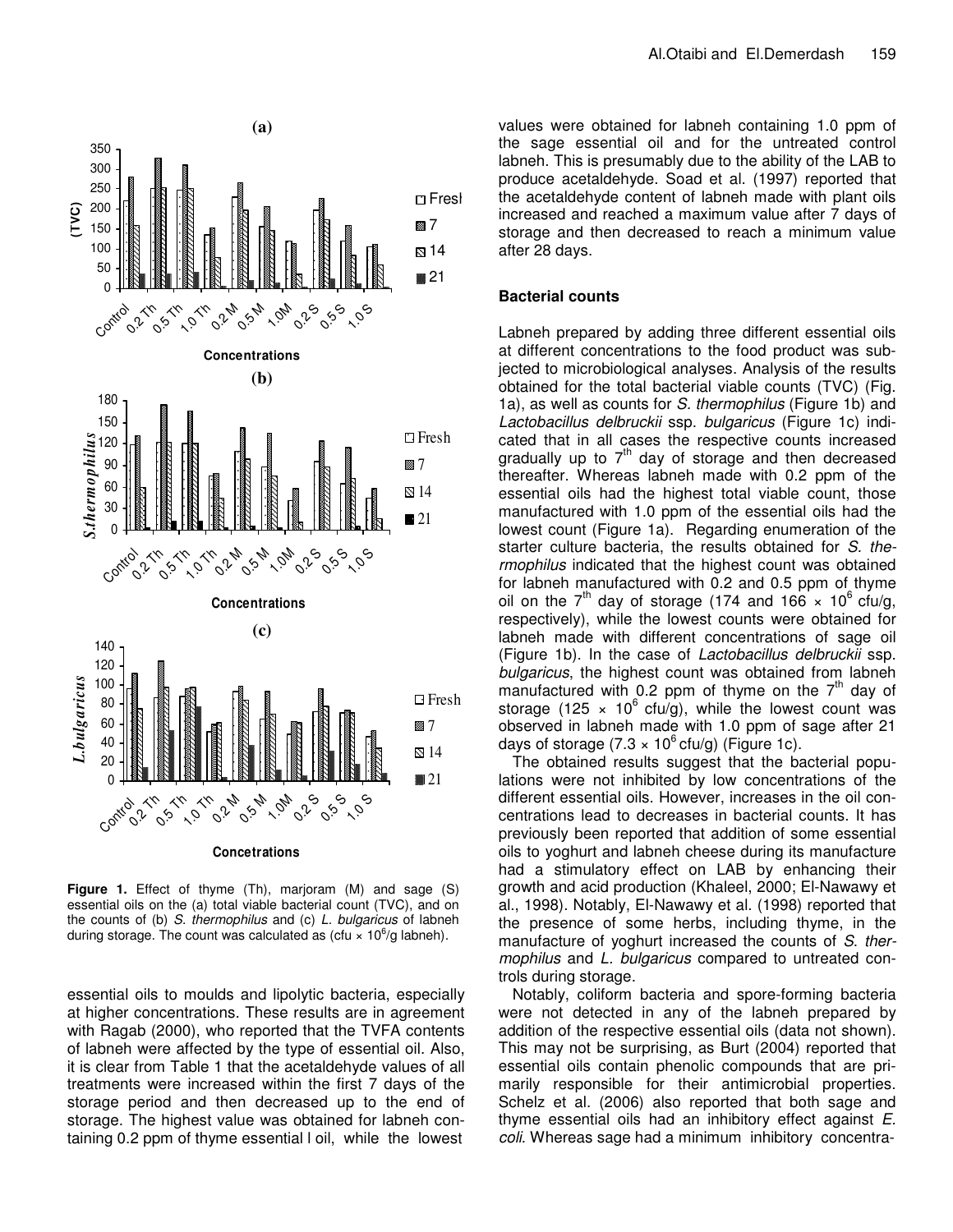

**Figure 2.** Organoleptic properties of labneh treated with thyme (Th), marjoram (M) and sage (S) essential oils during storage.

tion (MIC) of 3.5 - 5  $\mu$ ml<sup>-1</sup>, thyme had a MIC of 0.45 - 1.25 µml<sup>-1</sup>. Moreover, Barnes et al. (2002) reported that thujone and camphor present in the volatile oil of sage were inhibitory towards *Bacillus* species.

## **Yeast and mould counts**

Yeast and mould counts are considered indicative of the quality and the shelf life of labneh. In this regard, yeasts and moulds were not detected in labneh containing essential oils throughout the storage period, and yeasts and moulds were detected in the untreated control but only after 14 and 21 days of storage (0.31 and 0.41 $\times10^3$ cfu/g, respectively) (data not shown). These results are in agreement with those reported by Schelz et al. (2006) and Hassan et al. (2001) whom both reported that essential oil from thyme had antifungal and antimicrobial activities.

# **Organoleptic properties**

The organoleptic properties of the different labneh were also investigated and the results are presented in Figure 2. There were considerable and significant differences *(P*  $\leq$  0.05) in the flavour of these treated samples as compared with the untreated control. The untreated control labneh, when fresh and after 7 days of storage, was preferred compared to the treated labneh. Nevertheless, labneh containing essential oils at 0.2 ppm were the most acceptable after the control. The total scores of labneh containing essential oils decreased with an increase in the concentration of the essential oils. In addition, in all cases the total scores of the sensory evaluation decreased gradually during storage.

It can be concluded that 0.2 ppm of thyme, marjoram or sage oils can be used in order to increase the shelf life of labneh for up to 21 day at 5  $\pm$  1<sup>o</sup>C with acceptable flavour

and good appearance without any signs of spoilage organisms.

#### **REFERENCES**

- Abbas FM, Osman MM (1998). Properties of labneh like products manufactured using acid and acid-rennet coagulation. Annal. Agric. Sci. Moshtohor. 36: (1) 401-411.
- Abou Dawood SAI (2002). Sensitivity of yeast flora of labneh to spices. Egyptian J. Dairy Sci. 30: 35-42.
- American Public Health Association (1978). Standard Method for the Examination of Dairy Products. 14<sup>th</sup> Ed. Washington, USA.
- Barnes J Linda LA, Phillipson JD (2002)**.** Herbal Medicines A guide for healthcare professionals. Second edition, London. Chicago, Book Pharmaceutical Press. pp. 408-411.
- Barnes J Linda LA, Phillipson JD (2002b)**.** Herbal Medicines A guide for healthcare professionals. Second edition, London. Chicago, Book Pharmaceutical Press. pp. 462-464
- Burt S (2004).Essential oils: their antibacterial properties and potential applications in foods rev. Int. J. Food Microbial. 94: 223-253.
- Draughon FA (2004**).** Use of botanicals as bioprservatives in food. Food Technol. 58: 2-20.
- El Samragy YA (1997). Labneh or yoghurt cheese: a review. Egyptian J. Dairy Sci. 25: 165-178.
- El Samragy YA, Zall RR (1998). Organoleptic properties of the yoghurt cheese Labneh manufactured using ultrafiltration. Dairy Ind. Int. 54: (3)27-28.
- El–Nawawy MA, El–Kenany YM, Abd El–Ghaffar EA (1998). Effect of some herb plants on the use of yoghurt culture. Annals of agriculture Sci. 7<sup>th</sup>. Conf. Agric. Dev. Res. Fac. Agric. Ain Shams University of Cairo, Egypt. 15-17 December.
- Farag RS, Abo Raya SH(1989). Influence of some spices, essential oils on *Aspergillus parasiticus* growth and production of aflatoxins in synthetic medium. J. Food Sci. 45: 70-74.
- Gould GW (1996). Industry perspective on the use of natural perspective on the use of natural antimicrobial and inhibitors for food applications. J. Food Protect. Suppl. 82-86.
- Gruev P (1982). Practical manual of microbiology of milk and milk products. Plovidov Pub, Bulgaria, pp. 47– 50.
- Harrigan WF, Mcconce ME (1966). Laboratory methods in microbiology. Academic press London and New York.
- Hassan MNA ; El-Nassar MA, Abou Dawood SA (2001)**.** Antimycotic and antimycotoxigenic activity of some spices and herbs. Proc.8<sup>th</sup> Egyptian conf. Dairy Sci. Technol. 609- 623.
- Ismail AM, Harby S, Salem AS (2006). Production of flavored labneh with extended shelf life. Egyptian J. Dairy Sci. 34: 59-68.